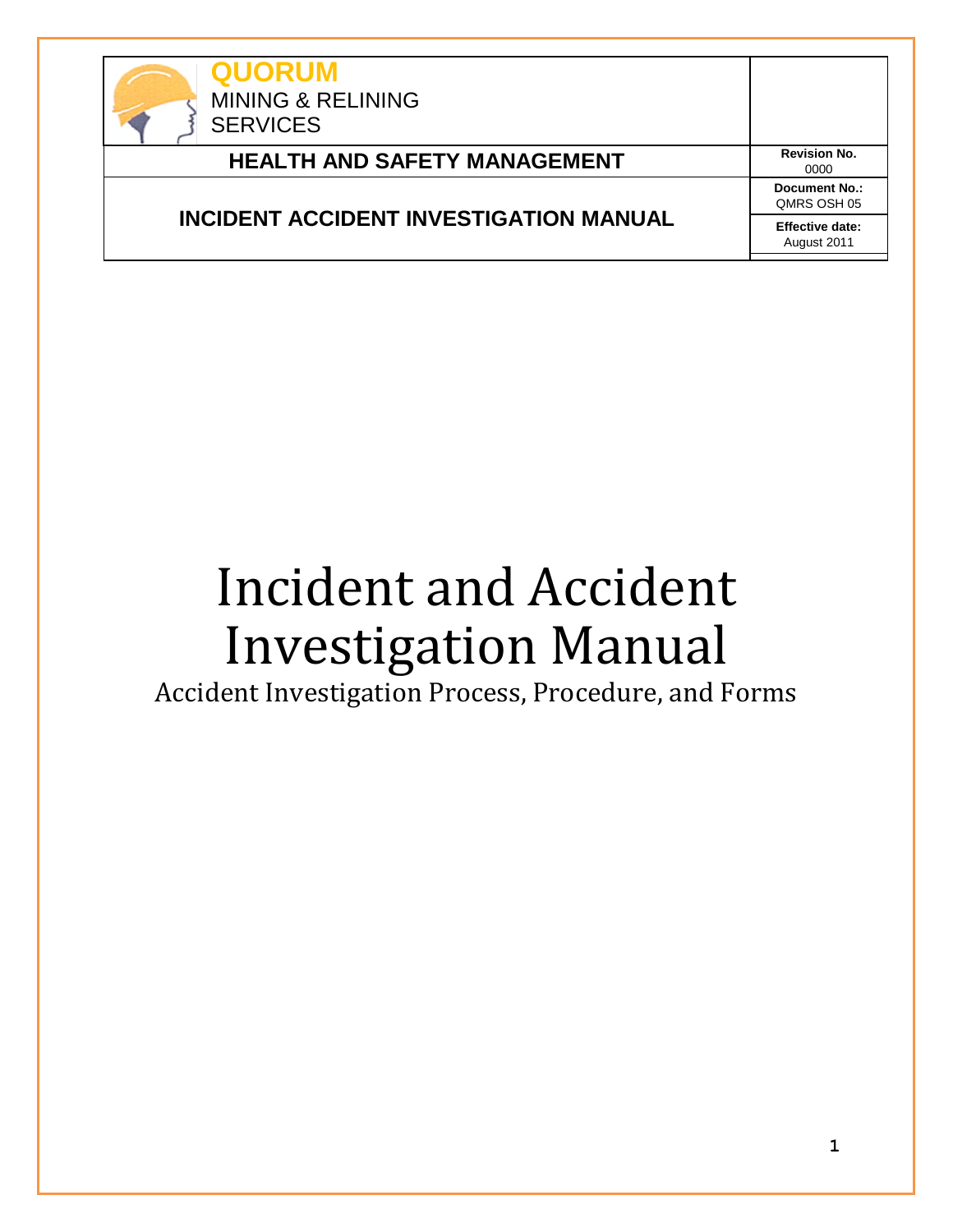

# **HEALTH AND SAFETY MANAGEMENT** Revision No.

## **INCIDENT ACCIDENT INVESTIGATION MANUAL**

0000 **Document No.:** QMRS OSH 05 **Effective date:** August 2011

# **Incident Investigation Process**

**Purpose:** To help management prevent recurrence of accidents by identifying all of an accident's causal factors. *The primary goal of the investigation is to obtain information to help prevent recurrence of future accidents, not to assign blame.*

#### **Contents**

|    | 3. INTEGRATE, ORGANIZE, AND ANALYZE EVIDENCE TO DETERMINE CAUSAL FACTORS  8 |  |
|----|-----------------------------------------------------------------------------|--|
|    |                                                                             |  |
|    |                                                                             |  |
|    |                                                                             |  |
| 7. |                                                                             |  |
|    |                                                                             |  |

**Annex 1 Accident Incident report Annex 2 Statement template**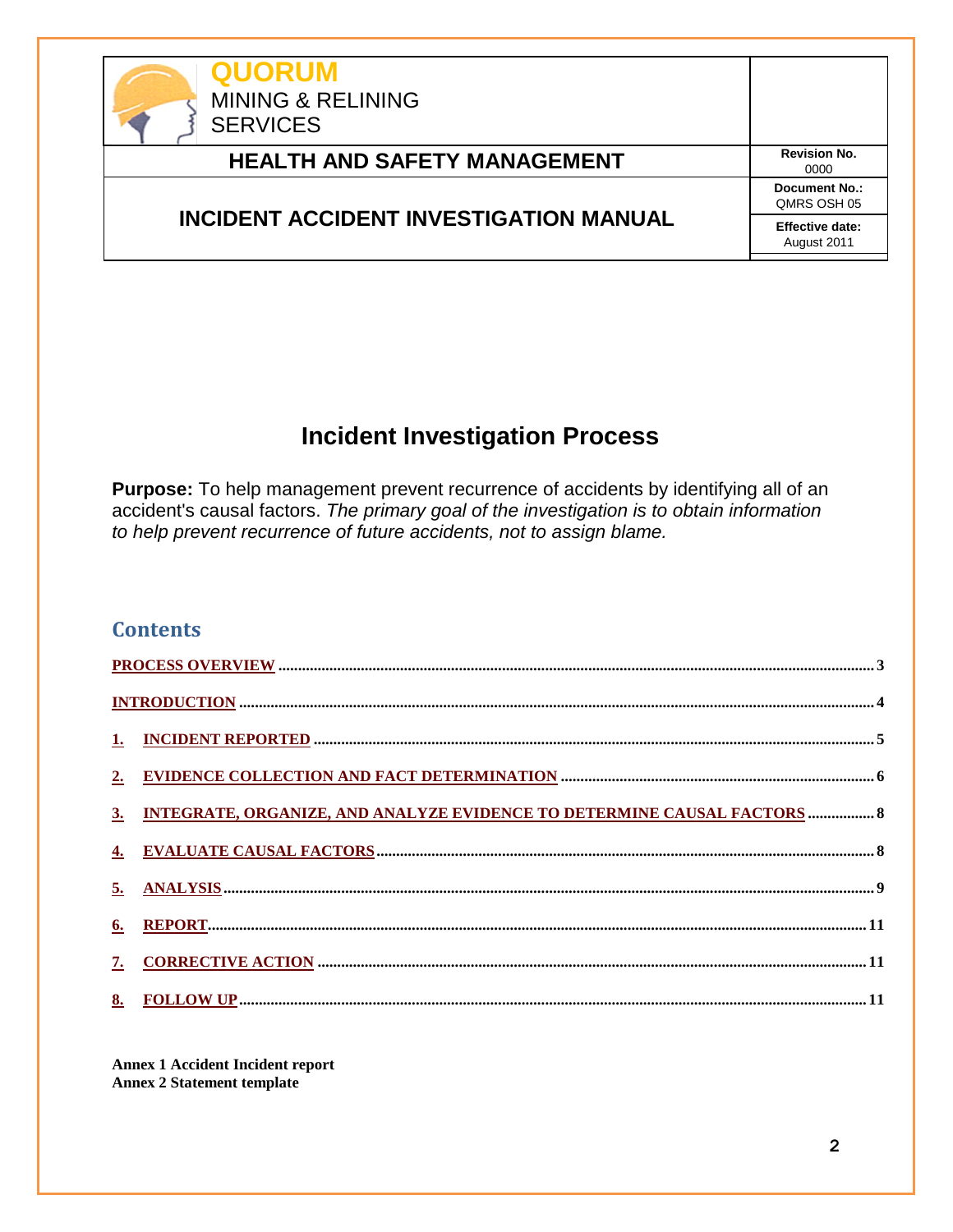

# <span id="page-2-0"></span> **Process Overview**

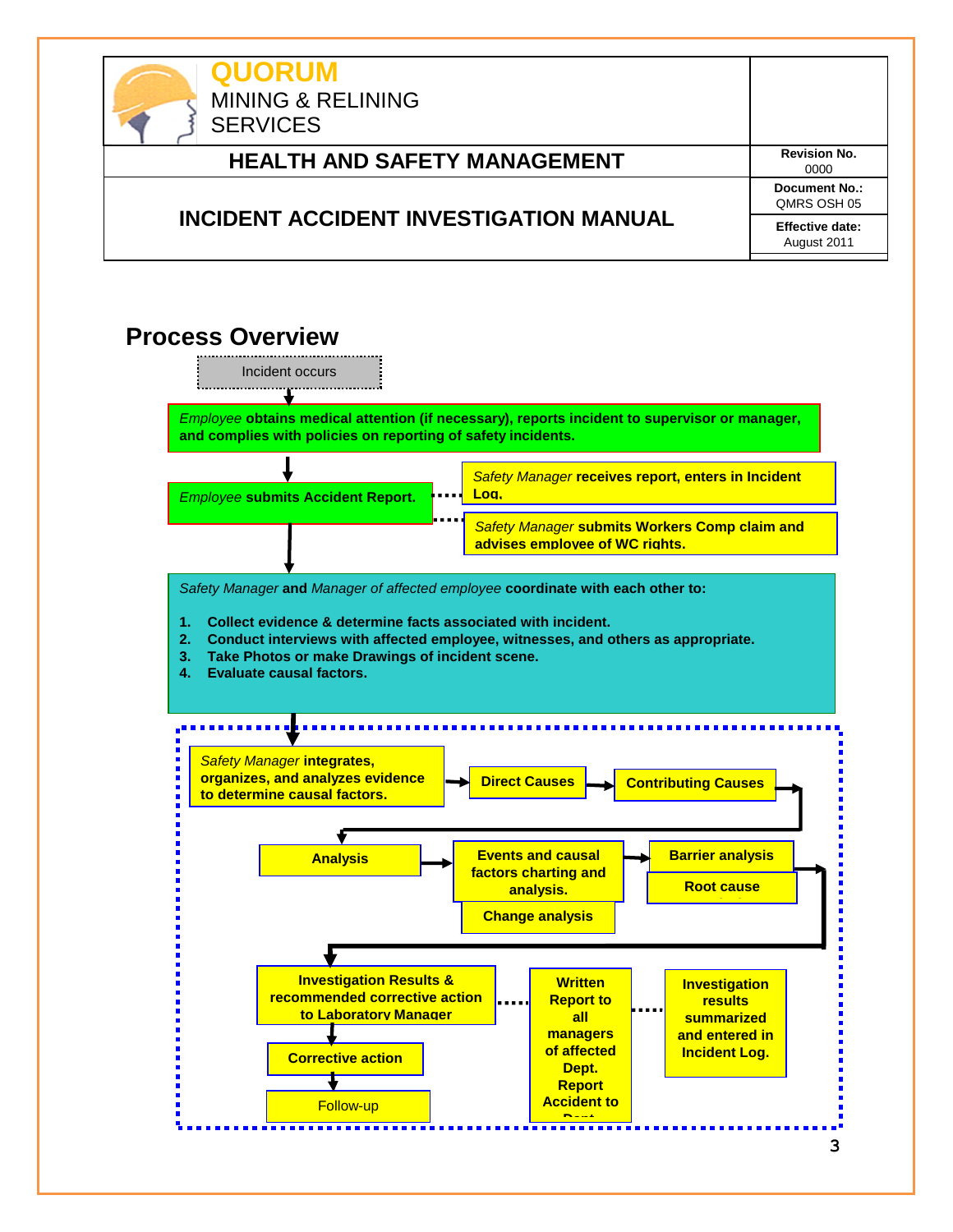

#### <span id="page-3-0"></span>**Introduction**

Investigations are conducted and an Incident Investigation Report form completed for all reported incidents involving QUORUM employees.

When any type of safety incident, accident, near-miss, or hazard is identified, it is important that the proper reporting procedures are followed in a timely manner.

It is the responsibility of all managers to ensure their employees understand the importance of reporting all safety incidents or hazards immediately. As managers, we should make employees feel comfortable about reporting; if employees fear they will be punished in any way for reporting an incident, then no doubt many incidents will go unreported. It is the reporting of these incidents that will permit us to take steps in prevention of an injury in the future.

#### **Definitions:**

 **Incident:** Any unplanned event resulting in or having the potential for injury, ill health, damage or loss.

 **Accident:** Commonly used to describe an incident which has resulted in an injury or damage.

 **Near-miss:** Any incident which *could have* resulted in injury, serious illness, or equipment damage.

Reporting and sharing near-miss incidents is a key to improving safety.

 **Hazard:** A source or a situation with the potential for harm in terms of human injury or ill health.

 *Accident investigation:* The determination of the facts of an accident by inquiry, observation, and examination and an analysis of these facts to establish the causes of the accident and the measures that must be adopted to prevent its recurrence.

#### **Key Points:**

- Investigations of incidents, injuries or hazards are *not* to be used as a means to assign BLAME.
	- o Any suggestion that assignment of blame or finding a "scapegoat" is intended would jeopardize the credibility of the investigation and reduce the quality and accuracy of information supplied.
- The investigation should occur as soon as possible.
	- o The less time between an incident and the investigation, the more accurate the information obtained.
	- o While concern for an injured person shall take precedence over everything else, when incidents involving injury or illness occur, early investigation is essential.
- The purpose of investigating incidents is to:
	- o Prevent similar incidents recurring in the future.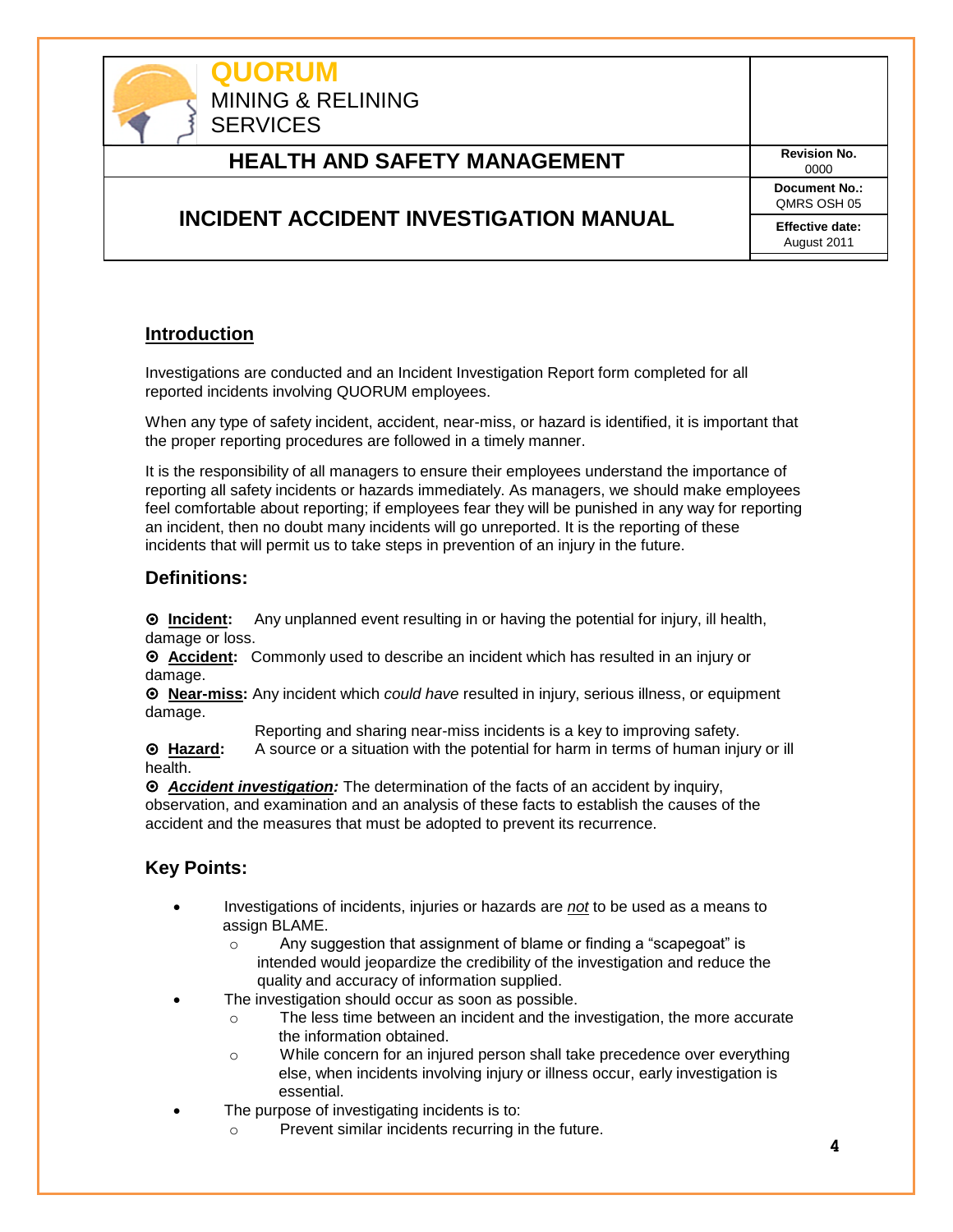

- o Identify any new hazards.
- o Identify and choose suitable controls.

The **QUORUM** Incident Investigation Process is designed to uncover the facts of an incident, analyze those facts, determine the root cause, determine any contributing causes, and recommend/implement corrective actions aimed at preventing future occurrences.

The Process below is to be followed for any and all safety incidents, accidents, near-misses ,Occupational diseases and illness and hazards (the process steps may need to be modified in the case of investigating a reported hazard).

*Note that everything starts with the affected employee. If the employee decides to not report an incident, the entire process fails and we miss an opportunity to prevent an injury.*

#### **Investigation team:**

The Investigation Team in an Incident or Accident should consist of:

- Safety Officer
- PROJECT Manager
- Employees supervisor
- Safety representative or committee
- Witnesses
- Affected employee

## <span id="page-4-0"></span>**1.Incident Reported**

a. *Employee* obtains medical attention (if necessary), reports incident to supervisor or manager, and complies with Customer policies on reporting of safety incidents.

- b. *Employee* and Supervisor submits Accident Report
- c. All incidents recorded on **QUORUM** Safety Incident Data Log.
- d. *Safety Officer/ Consultant submits* Workers Comp claim and advises employee of WC Claim# and WC rights and responsibilities for their state.
- e. *Completed accident report to be submitted to the DOL as per the regulation.*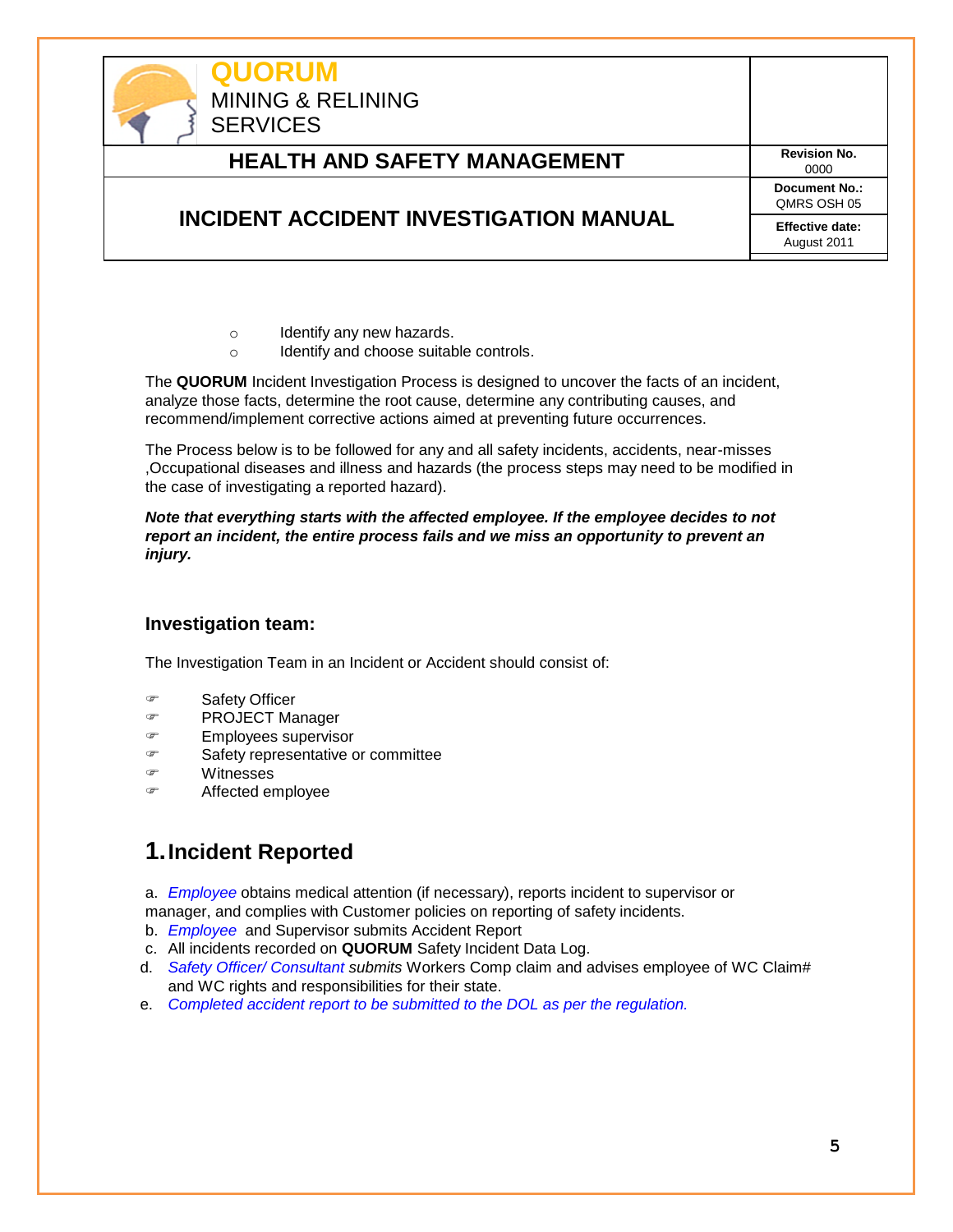

## <span id="page-5-0"></span>**2.Evidence Collection and Fact Determination**

#### (Safety Officer & Supervisor of Affected Employee)

- **Interviews:** Interview employee, witnesses.
	- ◆ Create a relaxed atmosphere.
		- a. Conduct the interview in a neutral location that was not associated with the incident.
		- b. Be polite, patient, and friendly.
		- c. Treat witnesses with respect.
	- $\diamondsuit$  Prepare the witness.
		- a. Describe the investigation's purpose: to prevent accidents, not to assign blame.
		- b. Explain that witness may be interviewed more than once.
		- c. Stress how important the facts given during the interview are to the overall investigative process.
	- $\diamondsuit$  Record the information
		- a. Write down questions and answers
		- b. Note crucial information immediately in order to ask
		- meaningful follow-up questions.
	- Ask Questions

a. Ask open-ended questions, without interjecting judgments or your opinion. Get the facts without placing blame or responsibility. Let witnesses know your positive motive - prevention.

b. LISTEN for clues in coworkers' conversations. Unsolicited comments often have merit. Repeat comments back to the individuals to ensure you have understood their meaning correctly.

**◈** Close the interview

#### **a. Photos/Drawings**

- $\diamondsuit$  If photos are not possible, provide a drawing that best describes the incident and the surrounding areas.
- Photos should be taken of the area where the incident occurred, any damage that occurred, and of any visible injuries on the employee.
- b. **Fact Determination** (Use Incident Investigation Form near end of this document)
	- 1 Description of the Incident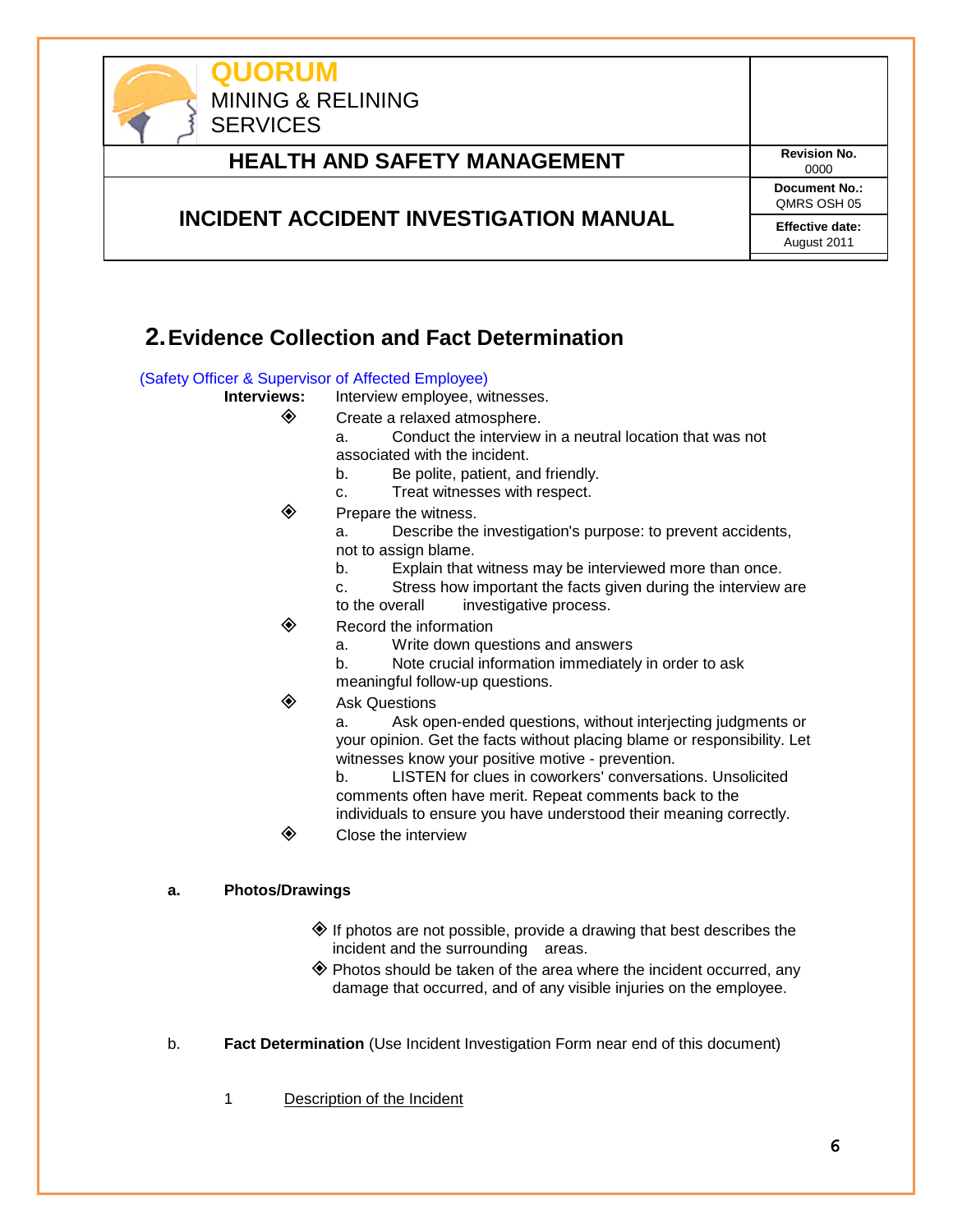

# **HEALTH AND SAFETY MANAGEMENT** Revision No.

0000 **Document No.:** QMRS OSH 05 **Effective date:**

#### **INCIDENT ACCIDENT INVESTIGATION MANUAL**

August 2011

- $\diamondsuit$  Personally conduct a walk-through of the incident scene when possible, or delegate responsibility to another employee. Consider the following:
- $\diamondsuit$  What was the employee doing at the time of the incident? Was the injured employee working alone or working with others?
- $\diamondsuit$  Describe any equipment, tools, or products that were directly involved
- $\diamondsuit$  Was there a sequence of events leading up to the incident?
- $\diamondsuit$  If equipment was involved, clearly describe the type, model, size, condition, and distinguishing features. Were there any known issues with the equipment?
- ◆ Describe the work environment? Consider weather, housekeeping, and lighting.
- $\diamondsuit$  Take photos of the accident scene (if permissible), as well as any equipment involved.
- 2 The Use and Nature of Preventative Measures
	- Was the required personal protective equipment worn?
	- Was the employee properly trained for the task being performed?
	- $\diamondsuit$  Are there standard procedures established for the task?
	- $\diamondsuit$  Are procedures outlined in writing?
	- Were standard procedures followed? If not, how did the worker's actions deviate from the procedures?
	- Were adequate machinery or equipment guards in place (Lockout/Tagout)?
	- Were there any immediate remedial actions taken to prevent recurrence?
- 3 The Nature of Any Injuries
	- What body parts were affected?
	- $\diamondsuit$  Describe the extent of any employee injuries.
- 4 Corrective Action
	- What action or actions have you already taken as a result of your investigation?
	- What additional actions, if any, will be taken or recommended and when do you expect these actions to be completed?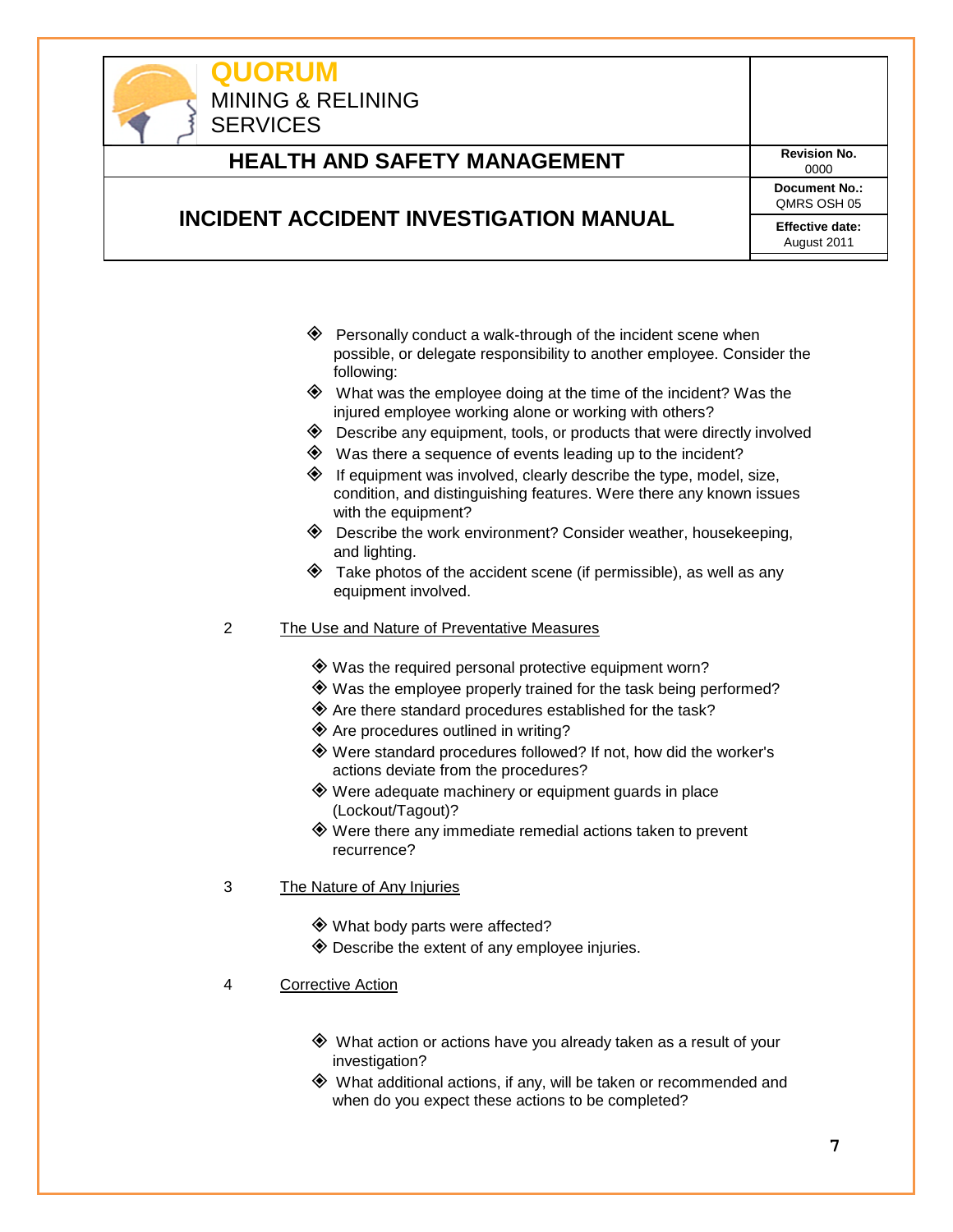

## <span id="page-7-0"></span>**3.Integrate, Organize, and Analyze Evidence to Determine Causal Factors**

- Distinguish between accurate and erroneous information in order to focus on areas that will lead to identifying the incident's causal factors by:
- $\diamondsuit$  Understanding the activity being performed at the time of the incident.
- $\diamondsuit$  Challenging "facts" that are inconsistent with other evidence.
- ◆ Corroborating facts through interview results.
- Reviewing policies, procedures, and work records to determine the level of compliance or implementation.

## <span id="page-7-1"></span>**4.Evaluate Causal Factors**

The process of determining causal factors seeks to answer the questions - what happened and why did it happen?

i.Direct Causes

- $\diamondsuit$  The immediate events or conditions that caused the accident.
- $\diamondsuit$  Should be stated in one sentence.

a. Example: "The direct cause of the incident was the inadvertent activation of electrical circuits that initiated the release of  $CO<sub>2</sub>$  in an occupied space."

#### ii.Contributing Causes

- $\diamondsuit$  Events or conditions that collectively with other causes increased the likelihood of an incident *but that individually did not cause the incident.*
- $\diamondsuit$  May be longstanding conditions or a series of prior events that, alone, were not sufficient to cause the accident but were necessary for it to occur.
- a. Example: "Failure to implement safety procedures in effect for the project contributed to the accident."

iii.Root Causes

 $\diamondsuit$  The causal factors that, if corrected, would prevent recurrence of the same or similar accidents.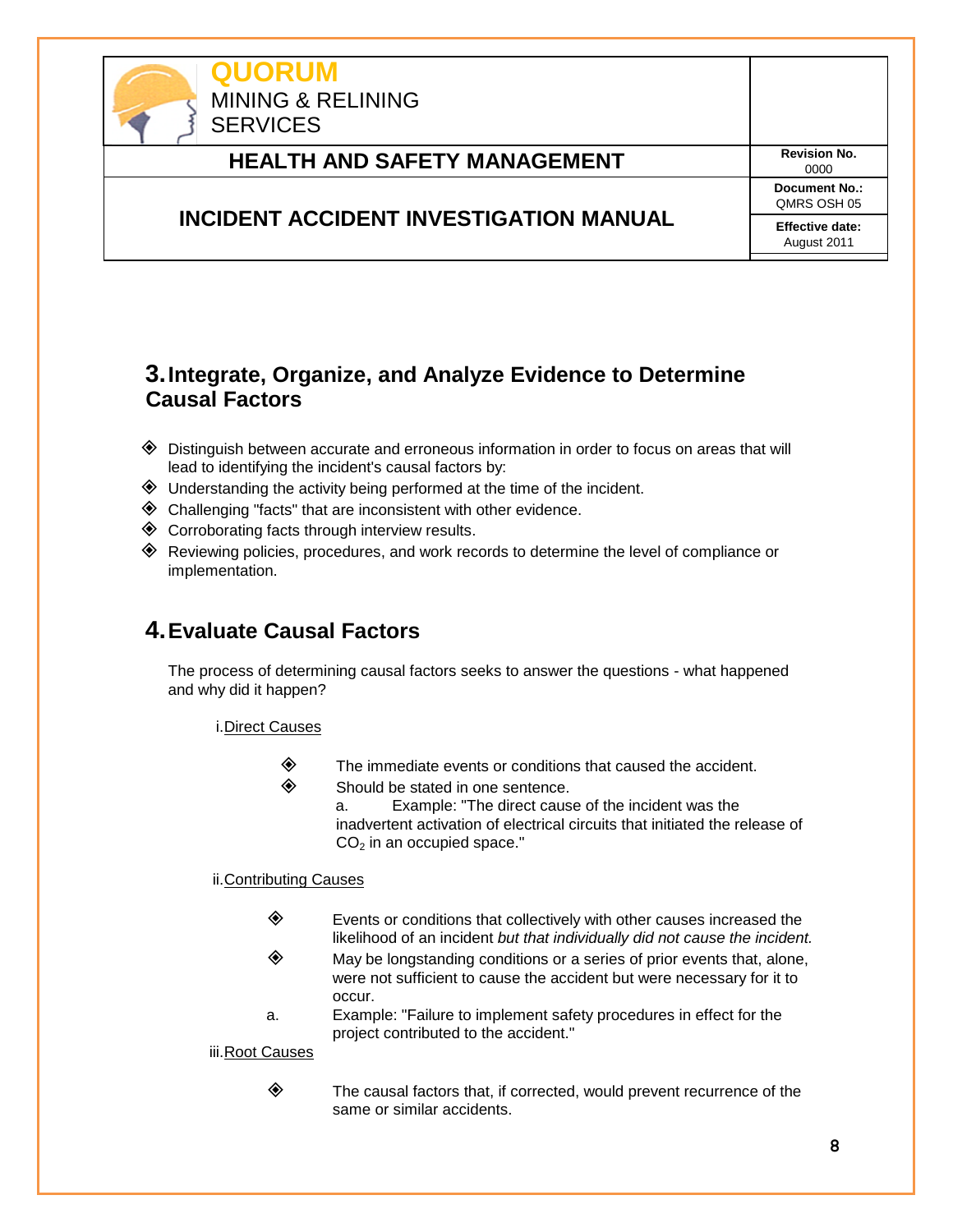

- $\diamondsuit$  May include failures in management systems to:
- a. Define clear roles and responsibilities for safety.
- b. Ensure that staff is competent to perform their responsibilities.
- c. Ensure that resources use is balanced to meet critical mission and safety goals.
- d. Ensure that safety standards and requirements are known and applied to work activities.
- e. Ensure that hazard controls are tailored to the work being performed.
- f. Ensure that work is properly reviewed and authorized.
- g. Example: "Management failed to clearly define responsibilities for safety reviews of planned work. The lack of clarity in roles and responsibilities for safety reviews was a root cause of the accident.

# <span id="page-8-0"></span>**5.Analysis**

#### **Root Cause Analysis**

- i. Root cause analysis should be conducted on every occurrence, regardless of severity or complexity. Minor incidents often foreshadow more serious events.
- ii. Root cause analysis is a systematic process that uses the facts and results of the analytic techniques used during the investigation to determine the most important reasons for the accident.
	- $\diamond$  The intent of the analysis is to identify and address only those root causes that can be controlled within the system being investigated, excluding event or conditions that cannot be reasonably anticipated and controlled, such as some natural disasters.
	- $\diamond$  From the previously discussed analytic techniques, many facts concerning the accident should now be available. This evidence is examined to determine the root cause of the accident.
- iii. Explore each of the following areas during the root cause analysis.
	- **Task:** Here the actual work procedure being used at the time of the accident is explored. Look for answers to questions such as:
	- a. Was safe work procedure used?
	- b. Had conditions changed to make the normal procedure unsafe?
	- c. Were the appropriate tools and materials available?

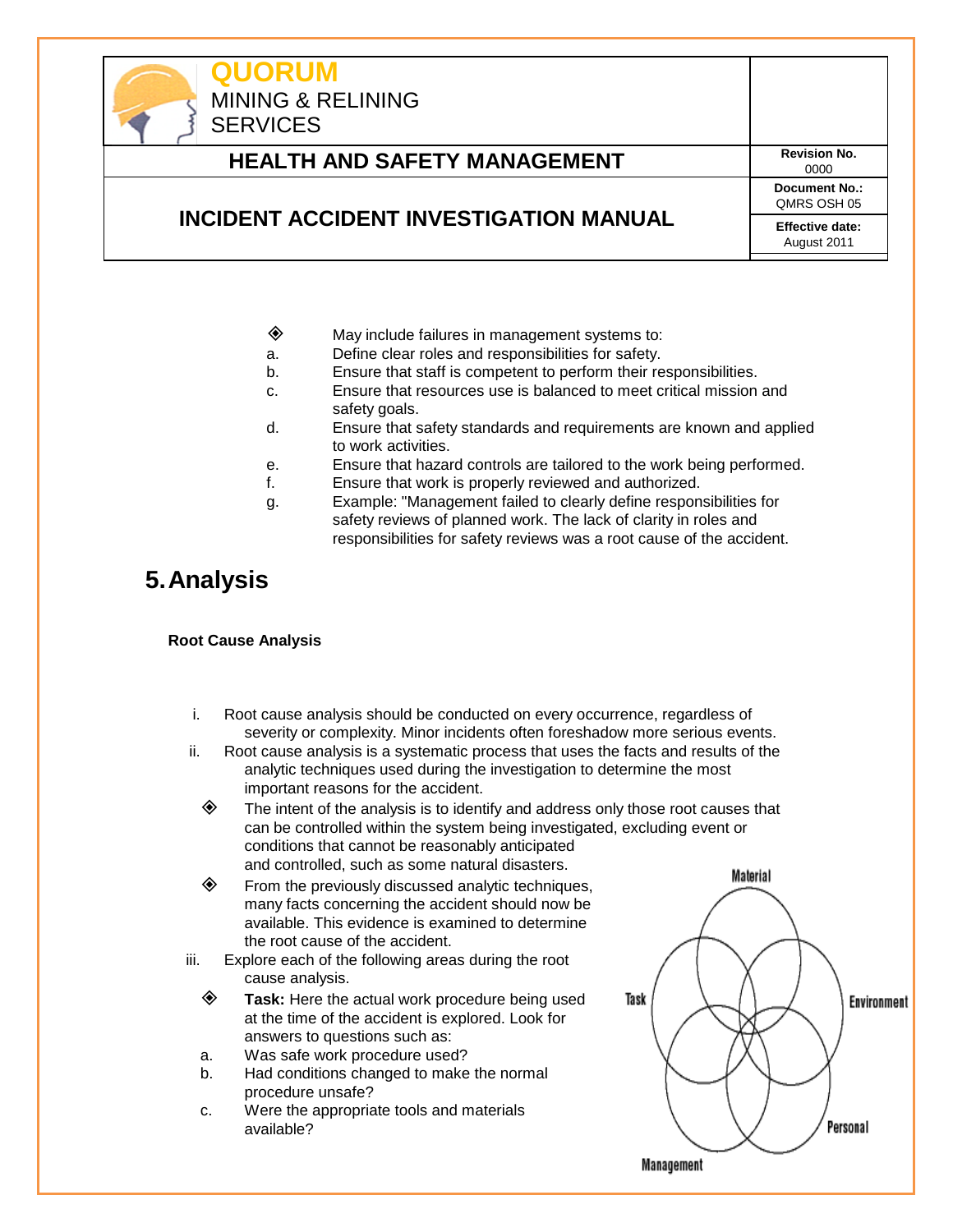

# **HEALTH AND SAFETY MANAGEMENT** Revision No.

0000 **Document No.:** QMRS OSH 05 **Effective date:**

August 2011

## **INCIDENT ACCIDENT INVESTIGATION MANUAL**

- d. Were they used?
- e. Were safety devices working properly?
- f. Was lockout used when necessary?
- g. For most of these questions, an important follow-up question is *"*If not, why not?*"*
- **Material:** To seek out possible causes resulting from the equipment and materials used, investigators might ask:
- a. Was there an equipment failure?
- b. What caused it to fail?
- c. Was the machinery poorly designed?
- d. Were hazardous substances involved?
- e. Were they clearly identified?
- f. Was a less hazardous alternative substance possible and available?
- g. Was the raw material substandard in some way?
- h. Should personal protective equipment (PPE) have been used?
- i. Was the PPE used?
- j. Again, each time the answer reveals an unsafe condition, the investigator must ask **why** this situation was allowed to exist.
- **Environment:** The physical environment and especially sudden changes to that environment are factors that need to be identified. The situation at the time of the accident is what is important, not what the "usual" conditions were. For example, accident investigators may want to know:
- a. What were the weather conditions?
- b. Was poor housekeeping a problem?
- c. Was it too hot or too cold?
- d. Was noise a problem?
- e. Was there adequate light?
- f. Were toxic or hazardous gases, dusts, or fumes present?
- **Personnel:** The physical and mental condition of those individuals directly involved in the event must be explored. The purpose for investigating the accident is **not** to establish blame against someone but the inquiry will not be complete unless personal characteristics are considered. Some factors will remain essentially constant while others may vary from day to day:
- a. Were workers experienced in the work being done?
- b. Had they been adequately trained?
- c. Can they physically do the work?
- d. What was the status of their health?
- e. Were they tired?
- f. Were they under stress (work or personal)?
- **Management:** Management holds the legal responsibility for the safety of the workplace and therefore the role of supervisors and higher management must always be considered in an accident investigation. Answers to any of the preceding types of questions logically lead to further questions such as: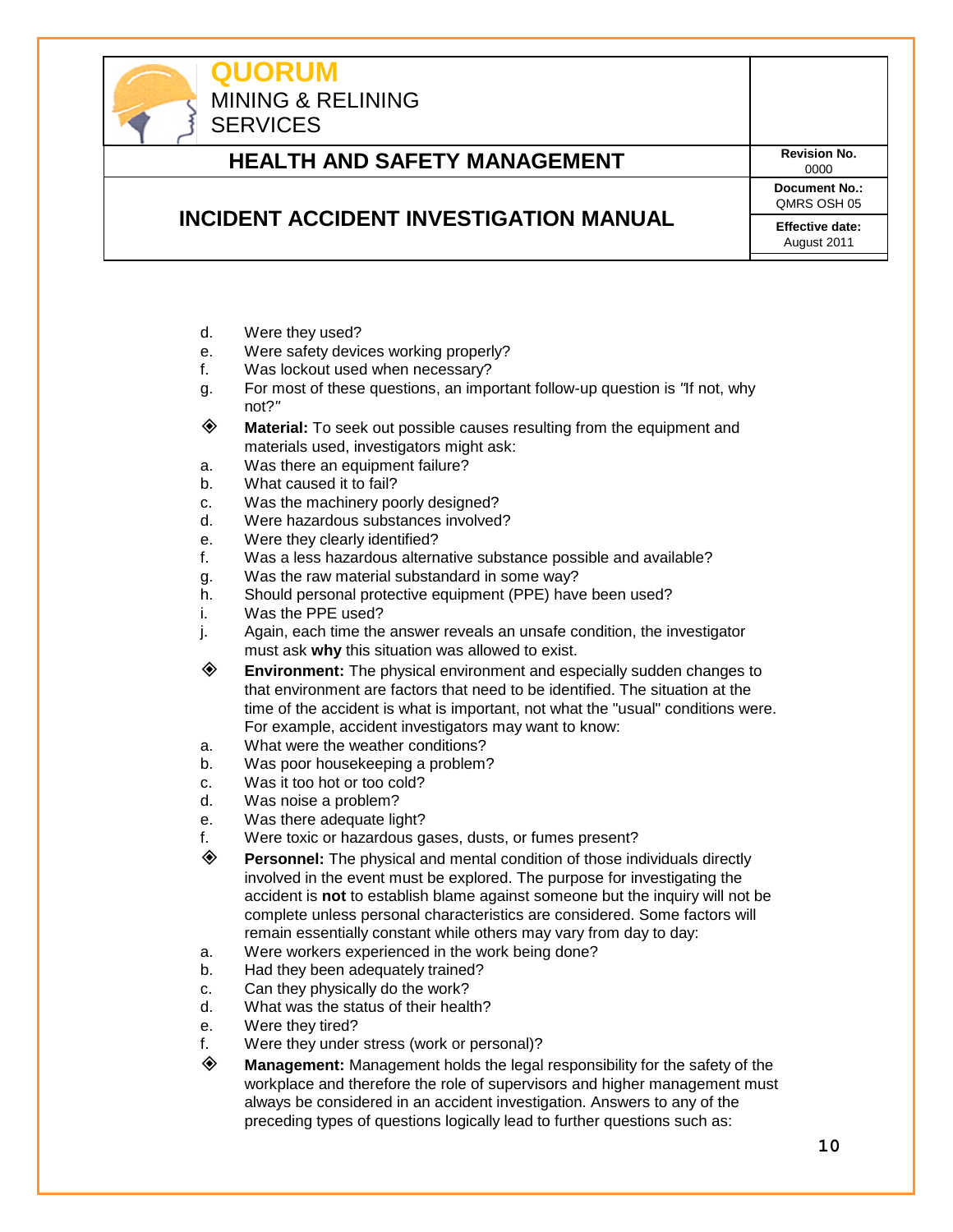

- a. Was safety rules communicated to and understood by all employees?
- b. Were written procedures available?
- c. Were they being enforced?
- d. Was there adequate supervision?
- e. Were workers trained to do the work?
- f. Had hazards been previously identified?
- g. Had procedures been developed to overcome them?
- h. Were unsafe conditions corrected?
- i. Was regular maintenance of equipment carried out?
- j. Were regular safety inspections carried out?

# <span id="page-10-0"></span>**6. Report**

- a. The Incident Investigation Report is the official record of the investigation, and will contain accurate details and statements of the incident, as well as a determination of facts and recommendations to prevent future occurrences.
- b. The **QUORUM Incident Investigation Report Form** is used to document investigations.

# <span id="page-10-1"></span>**7. Corrective Action**

- a. Corrective actions are to be stated clearly in the Incident Investigation Report.
- b. Conclusions are assigned to the appropriate individual(s) for action and documentation in the Incident Investigation Report.
- <span id="page-10-2"></span>c. Due dates for actions to be implemented should be included.

# **8. Follow Up**

a. Corrective action assignments are to be monitored by the Safety Officer for timely completion. Investigation results, including completed corrective action information, are to be communicated to all staff and employees on other Laboratory sites by means of internal safety communication and meetings.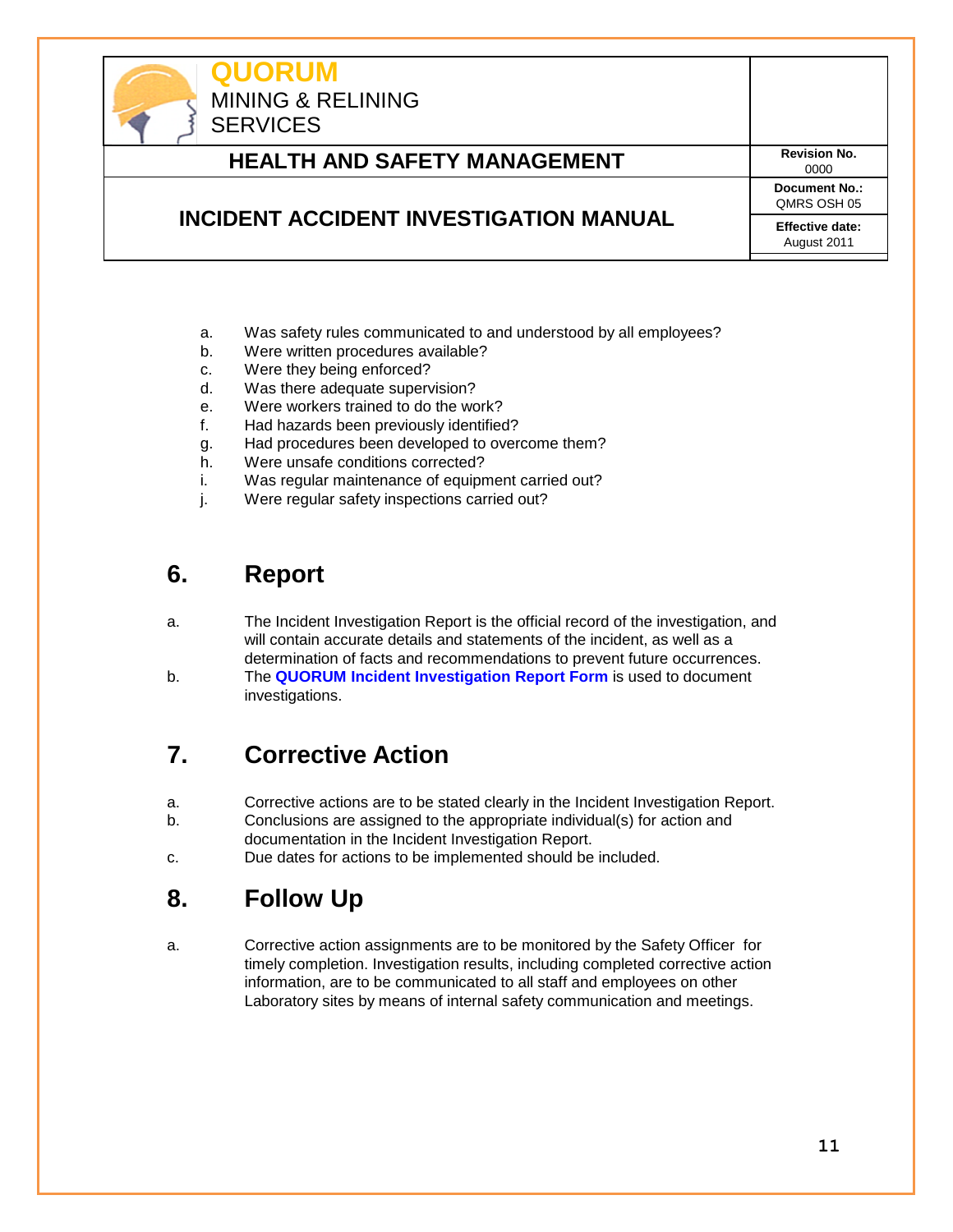| <b>QUORUM</b><br><b>MINING &amp; RELINING</b><br><b>SERVICES</b> |                                       |
|------------------------------------------------------------------|---------------------------------------|
| <b>HEALTH AND SAFETY MANAGEMENT</b>                              | <b>Revision No.</b><br>0000           |
|                                                                  | Document No.:<br>QMRS OSH 05          |
| INCIDENT ACCIDENT INVESTIGATION MANUAL                           | <b>Effective date:</b><br>August 2011 |

| <b>ACCIDENT</b>                                                           |                                           | <b>INCIDENT</b>      |                          |                         | IMMEDIATE NOTIFICATION REPORT FOR ALL |                                     |            |                            |                                 |                    |                      |  |
|---------------------------------------------------------------------------|-------------------------------------------|----------------------|--------------------------|-------------------------|---------------------------------------|-------------------------------------|------------|----------------------------|---------------------------------|--------------------|----------------------|--|
|                                                                           | <b>INCIDENTS (12 Hours)</b>               |                      |                          |                         |                                       |                                     |            |                            |                                 |                    |                      |  |
| Section:<br><b>Accident No.</b><br>LAB.                                   |                                           |                      |                          |                         |                                       |                                     |            |                            |                                 |                    |                      |  |
| <b>Location of Incident</b>                                               |                                           |                      |                          | Date of Injury/Incident |                                       |                                     |            | <b>Time</b>                |                                 |                    | <b>Date Reported</b> |  |
| Name of Injured                                                           |                                           |                      |                          |                         | Reported By:                          |                                     |            |                            |                                 | Originator's Name: |                      |  |
|                                                                           |                                           | PERSONAL PARTICULARS | <b>INJURY (ACCIDENT)</b> |                         |                                       |                                     |            |                            |                                 | <b>INCIDENT</b>    |                      |  |
| Employee. No.                                                             |                                           |                      |                          |                         |                                       |                                     |            |                            | Witness Name & Employee. No.    |                    |                      |  |
| Occupation                                                                |                                           |                      |                          |                         |                                       |                                     |            |                            |                                 |                    |                      |  |
| ID / Teba No./P.P. No.                                                    |                                           |                      |                          |                         |                                       |                                     |            |                            | $\times$ Property Damage        |                    |                      |  |
| Date of birth                                                             |                                           |                      |                          |                         |                                       |                                     |            | $\times$ Spillage Waste    |                                 |                    |                      |  |
| Age                                                                       |                                           |                      |                          |                         |                                       |                                     |            | $\times$ Equipment Failure |                                 |                    |                      |  |
| Service with Mine                                                         |                                           |                      |                          |                         |                                       |                                     |            | $\times$ Fire/Explosion    |                                 |                    |                      |  |
| In Present Job                                                            |                                           |                      |                          |                         |                                       |                                     |            |                            | $\times$ Chemical Spill         |                    |                      |  |
| Marital status                                                            |                                           |                      |                          |                         |                                       |                                     |            |                            | $\times$ Vandalism              |                    |                      |  |
| Country of origin                                                         |                                           |                      |                          |                         |                                       |                                     |            |                            | $\times$ Near Accident/Incident |                    |                      |  |
| Nationality                                                               |                                           |                      |                          |                         |                                       |                                     |            |                            | $\times$ Customer Service       |                    |                      |  |
| Witness' Name & Employee. No.<br>$\times$ Misconduct                      |                                           |                      |                          |                         |                                       |                                     |            |                            |                                 |                    |                      |  |
| Nature of Injury or Illness                                               |                                           |                      |                          |                         |                                       |                                     |            |                            |                                 |                    |                      |  |
| Name the object/equipment/substance which inflicted the injury or illness |                                           |                      |                          |                         |                                       |                                     |            |                            |                                 |                    |                      |  |
|                                                                           |                                           |                      |                          |                         |                                       | <b>EVALUATION OF LOSS POTENTIAL</b> |            |                            |                                 |                    |                      |  |
| A. Loss Severity                                                          |                                           |                      |                          | Major                   |                                       |                                     | Serious    |                            |                                 | Minor              |                      |  |
| <b>B.</b> Occurrence                                                      |                                           |                      |                          | Frequent                |                                       |                                     | Occasional |                            |                                 | Seldom             |                      |  |
| <b>DESCRIPTION</b>                                                        |                                           |                      |                          |                         |                                       |                                     |            |                            |                                 |                    |                      |  |
|                                                                           | Describe how the event probably occurred. |                      |                          |                         |                                       |                                     |            |                            |                                 |                    |                      |  |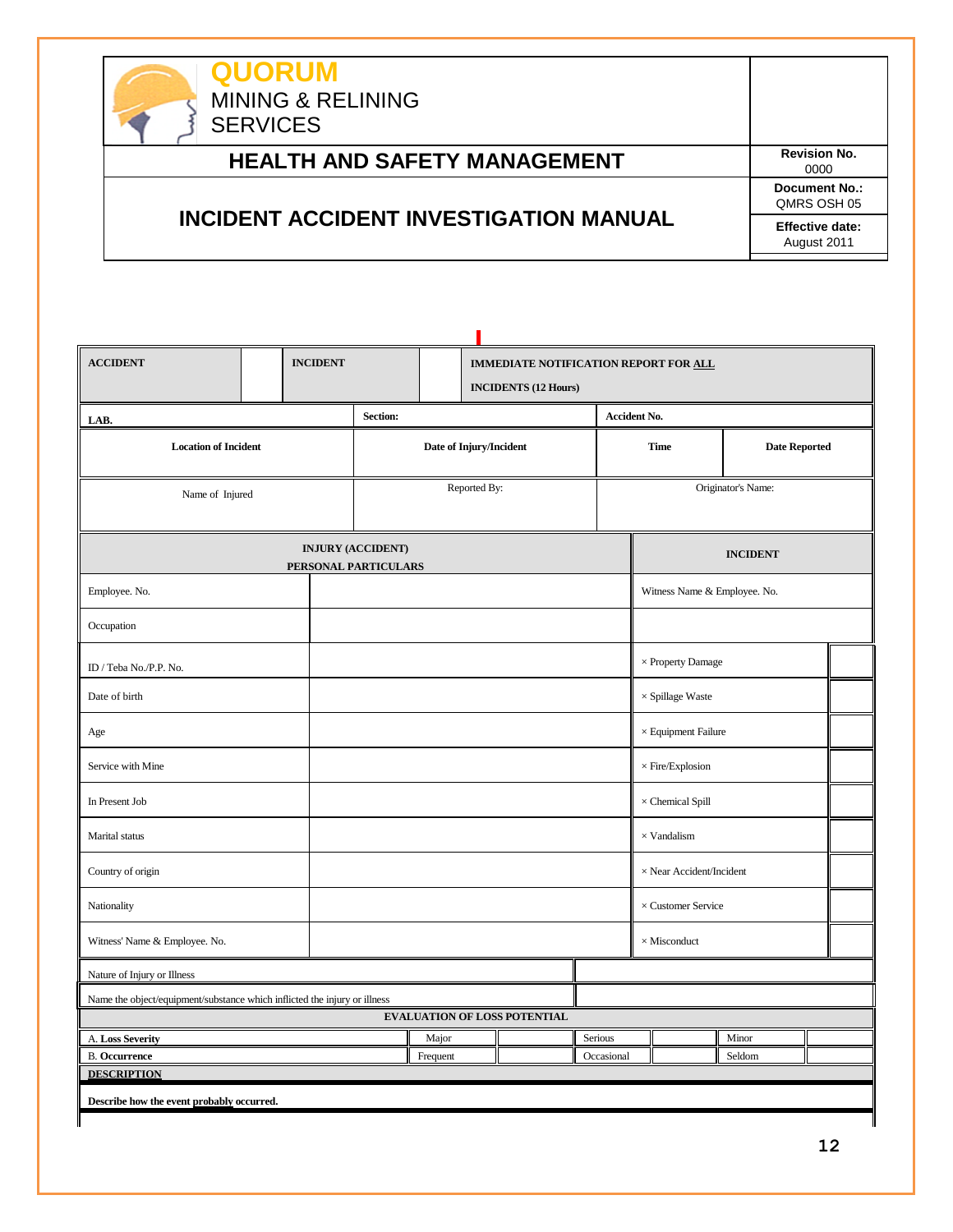| <b>QUORUM</b><br><b>MINING &amp; RELINING</b><br><b>SERVICES</b> |                                       |
|------------------------------------------------------------------|---------------------------------------|
| <b>HEALTH AND SAFETY MANAGEMENT</b>                              | <b>Revision No.</b><br>0000           |
|                                                                  | <b>Document No.:</b><br>QMRS OSH 05   |
| <b>INCIDENT ACCIDENT INVESTIGATION MANUAL</b>                    | <b>Effective date:</b><br>August 2011 |

| $-1$<br>Yes<br>N <sub>0</sub><br><b>Reported to Management</b><br><b>Reported to Inspector</b><br>Yes |  |  |  |  |  |  |                |  |  |  |
|-------------------------------------------------------------------------------------------------------|--|--|--|--|--|--|----------------|--|--|--|
|                                                                                                       |  |  |  |  |  |  | N <sub>0</sub> |  |  |  |
| ORIGINATOR'S NAME<br><b>SIGNATURE</b>                                                                 |  |  |  |  |  |  |                |  |  |  |

### **FORMAL ACCIDENT REPORT**

|                            | 1. Investigating Team                                                                   |            |                |                |  |                                    |                        |
|----------------------------|-----------------------------------------------------------------------------------------|------------|----------------|----------------|--|------------------------------------|------------------------|
|                            | Name                                                                                    | Occupation |                |                |  | <b>Name</b>                        | ${\bf Occupation}$     |
|                            |                                                                                         |            |                |                |  |                                    |                        |
|                            |                                                                                         |            |                |                |  |                                    |                        |
|                            |                                                                                         |            |                |                |  |                                    |                        |
| 2.                         | <b>LOSS</b>                                                                             |            | Yes            | N <sub>o</sub> |  | <b>Description of Loss</b>         | <b>Type of Contact</b> |
|                            | People                                                                                  |            |                |                |  |                                    |                        |
|                            | Property                                                                                |            |                |                |  |                                    |                        |
|                            | Process                                                                                 |            |                |                |  |                                    |                        |
|                            | Service                                                                                 |            |                |                |  |                                    |                        |
|                            | Environment                                                                             |            |                |                |  |                                    |                        |
| 3.                         | Brief description of accident/incident: (This is after the investigation is being done) |            |                |                |  |                                    |                        |
|                            |                                                                                         |            |                |                |  |                                    |                        |
| I<br>${\bf N}$             |                                                                                         |            |                |                |  |                                    |                        |
| $\mathbf C$<br>I           |                                                                                         |            |                |                |  |                                    |                        |
| $\mathbf D$                |                                                                                         |            |                |                |  |                                    |                        |
| ${\bf E}$<br>${\bf N}$     |                                                                                         |            |                |                |  |                                    |                        |
| T                          | Was the injured doing his normal duties? Yes                                            |            | N <sub>0</sub> |                |  |                                    |                        |
|                            | What Immediate causes contributed most directly to this incident                        |            |                |                |  |                                    |                        |
| 4.                         | Suspected sub-standard practices:                                                       |            |                |                |  | Suspected sub-standard conditions: |                        |
| $\mathbf I$                |                                                                                         |            |                |                |  |                                    |                        |
| $\mathbf M$<br>$\mathbf M$ |                                                                                         |            |                |                |  |                                    |                        |
| ${\bf E}$<br>$\mathbf D$   |                                                                                         |            |                |                |  |                                    |                        |
| I                          |                                                                                         |            |                |                |  |                                    |                        |
| A<br>T                     |                                                                                         |            |                |                |  |                                    |                        |
| ${\bf E}$                  |                                                                                         |            |                |                |  |                                    |                        |
| 5.                         | What are the suspected basic causes for the existence of the practices and conditions?  |            |                |                |  |                                    |                        |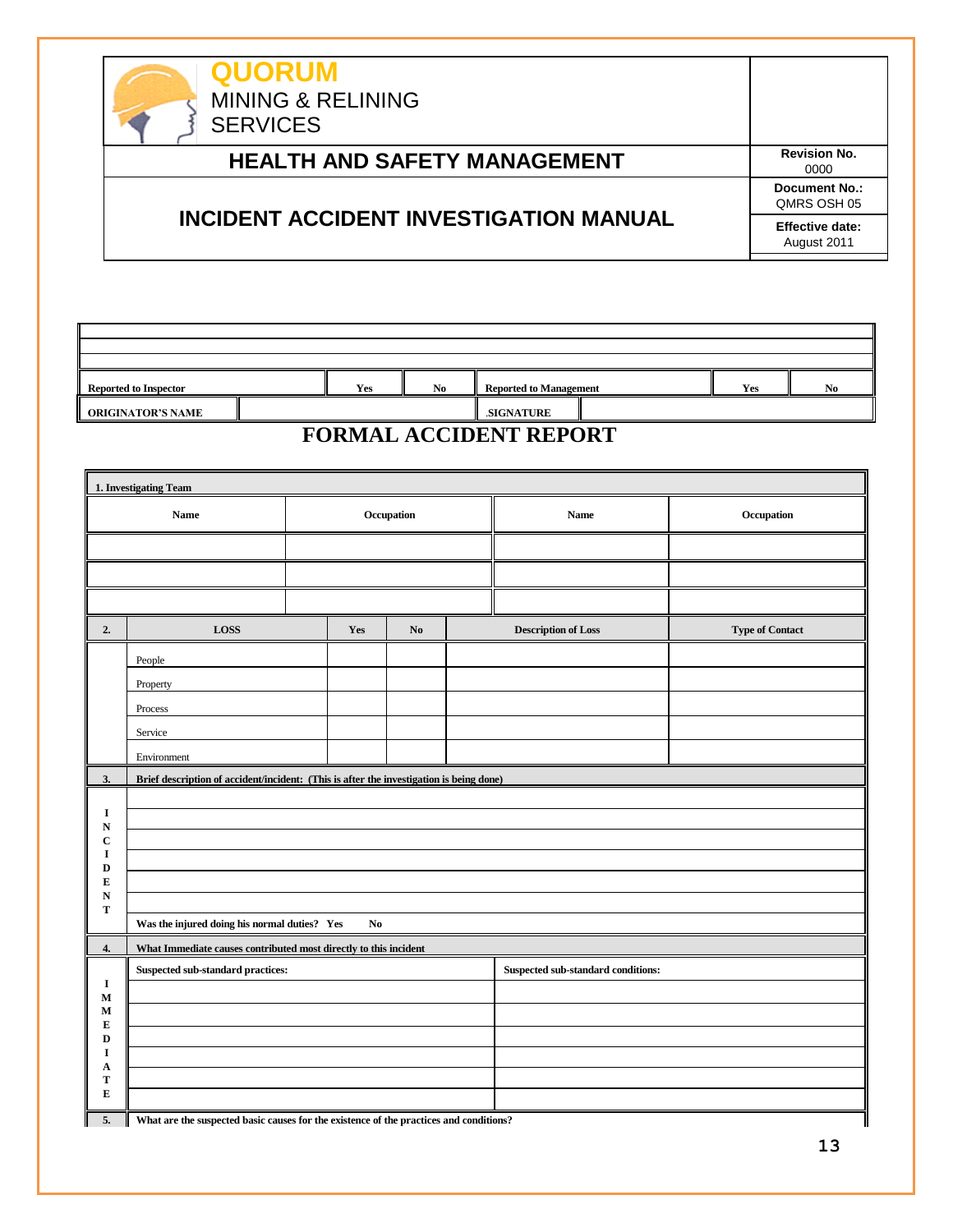

# **HEALTH AND SAFETY MANAGEMENT** Revision No.

## **INCIDENT ACCIDENT INVESTIGATION MANUAL**

0000 **Document No.:** QMRS OSH 05 **Effective date:** August 2011

|                                                                              | <b>Suspected personal factors:</b> |  |  |                                                                              | <b>Suspected job factors</b>        |  |  |  |  |
|------------------------------------------------------------------------------|------------------------------------|--|--|------------------------------------------------------------------------------|-------------------------------------|--|--|--|--|
| B                                                                            |                                    |  |  |                                                                              |                                     |  |  |  |  |
| A                                                                            |                                    |  |  |                                                                              |                                     |  |  |  |  |
| S                                                                            |                                    |  |  |                                                                              |                                     |  |  |  |  |
| л.                                                                           |                                    |  |  |                                                                              |                                     |  |  |  |  |
| C                                                                            |                                    |  |  |                                                                              |                                     |  |  |  |  |
| <b>NOT IN</b><br>IN<br><b>SYSTEM FAILURE</b><br><b>ORDER</b><br><b>ORDER</b> |                                    |  |  | <b>NOT IN</b><br>IN<br><b>SYSTEM FAILURE</b><br><b>ORDER</b><br><b>ORDER</b> |                                     |  |  |  |  |
| <b>Management</b>                                                            |                                    |  |  | <b>Risk Assessment Elements</b>                                              |                                     |  |  |  |  |
|                                                                              | Planning                           |  |  |                                                                              | <b>Continuous Risk Assessments</b>  |  |  |  |  |
|                                                                              | <b>Leadership And Supervision</b>  |  |  |                                                                              | <b>Issue Based Risk Assessments</b> |  |  |  |  |
| Work place discipline                                                        |                                    |  |  | <b>Risk Control</b>                                                          |                                     |  |  |  |  |
|                                                                              | Control (e.g. Quantity, Quality)   |  |  |                                                                              | <b>Planning &amp; Design</b>        |  |  |  |  |
| <b>Hazard Identification</b>                                                 |                                    |  |  | <b>Training</b>                                                              |                                     |  |  |  |  |
|                                                                              | <b>Planned Inspections</b>         |  |  |                                                                              | Legislation                         |  |  |  |  |
|                                                                              | <b>Planned task Observation</b>    |  |  |                                                                              | Cop's & Procedures                  |  |  |  |  |

| 6. | <b>Corrective Action to prevent Recurrence</b>                                                                                      |                                                  | <b>Responsible</b> |          | <b>Target</b><br><b>Date</b> |       | <b>Date Completed</b> |
|----|-------------------------------------------------------------------------------------------------------------------------------------|--------------------------------------------------|--------------------|----------|------------------------------|-------|-----------------------|
| L  |                                                                                                                                     |                                                  |                    |          |                              |       | $\bullet$             |
| E  |                                                                                                                                     |                                                  |                    |          |                              |       |                       |
| G  |                                                                                                                                     |                                                  |                    |          |                              |       |                       |
| A  |                                                                                                                                     |                                                  |                    |          |                              |       |                       |
| L  |                                                                                                                                     |                                                  |                    |          |                              |       |                       |
| 7. | <b>Actual or Estimated Cost and or Loss</b>                                                                                         |                                                  |                    |          |                              |       |                       |
|    | <b>COST PER DRESSING STATION CASE = R1910</b><br>COST PER SHIFT LOST (LTI & REP) = $R$ 5000<br><b>COST PER FATALITY = R 820 000</b> | <b>Estimated Cost of property loss or damage</b> |                    |          |                              |       |                       |
|    | ${\bf R}$                                                                                                                           | ${\bf R}$                                        |                    |          |                              |       |                       |
|    | 1. Has a PTO been done previously pertaining to this task?                                                                          |                                                  | Yes                | (Submit) |                              | No.   | <b>Reason below</b>   |
|    |                                                                                                                                     |                                                  |                    |          |                              |       |                       |
| 9. | <b>Remarks by Health and Safety Representative:</b>                                                                                 |                                                  |                    |          |                              |       |                       |
| L  |                                                                                                                                     |                                                  |                    |          |                              |       |                       |
| E  |                                                                                                                                     |                                                  |                    |          |                              |       |                       |
| G  |                                                                                                                                     |                                                  |                    |          |                              |       |                       |
| A  |                                                                                                                                     |                                                  |                    |          |                              |       |                       |
| L  |                                                                                                                                     |                                                  |                    |          |                              |       |                       |
|    | <b>Signature of Health and Safety Rep.:</b>                                                                                         |                                                  |                    |          |                              | Date: |                       |
|    | <b>Signature of Full Time Health and Safety Representative:</b>                                                                     |                                                  |                    |          |                              | Date: |                       |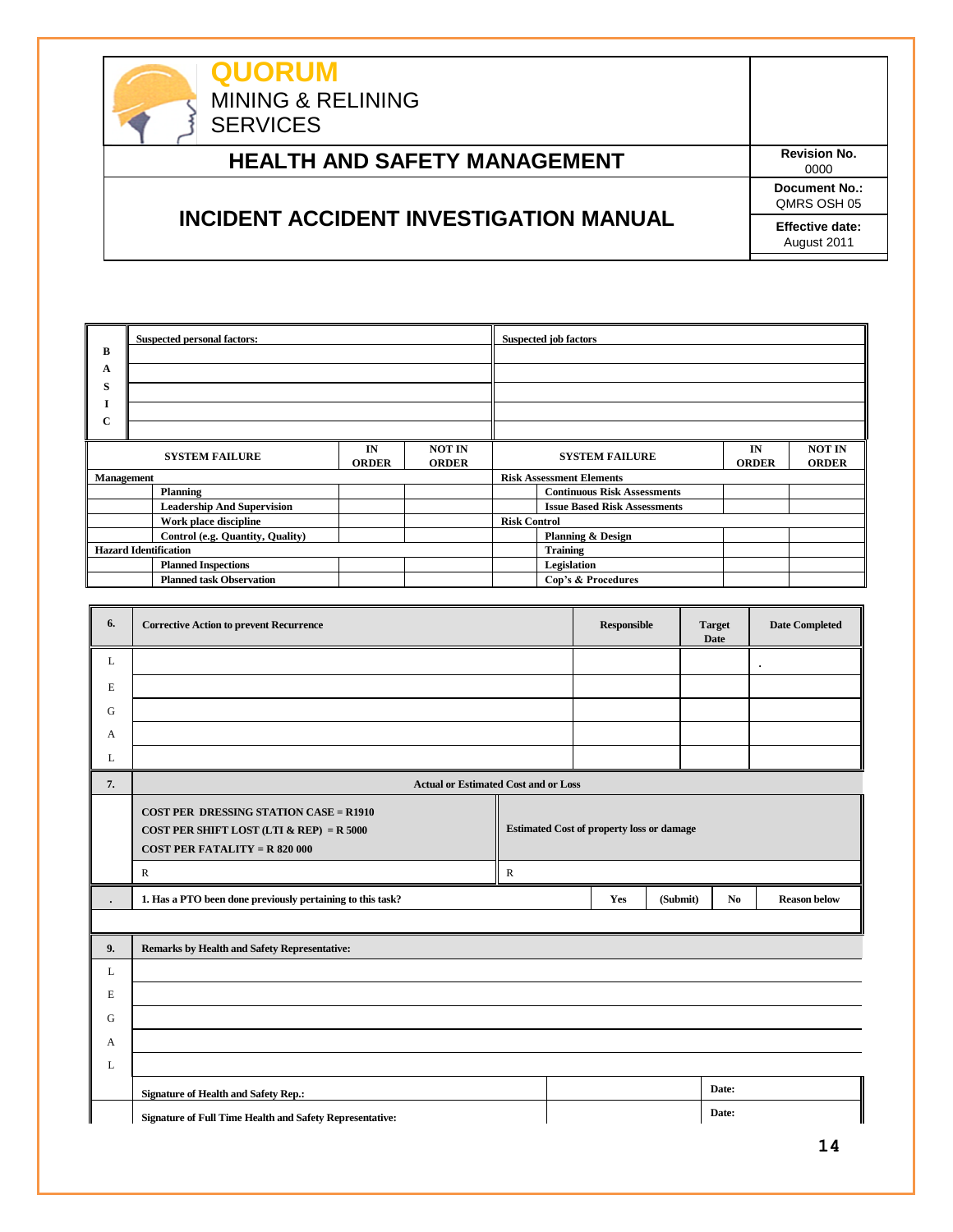**QUORUM** MINING & RELINING **SERVICES HEALTH AND SAFETY MANAGEMENT** Revision No. 0000 **INCIDENT ACCIDENT INVESTIGATION MANUAL Document No.:** QMRS OSH 05 **Effective date:** August 2011

| 10.           | <b>Responsible (Line)</b>                                     | Name | Signature | Date |  |  |
|---------------|---------------------------------------------------------------|------|-----------|------|--|--|
| $\mathbf C$   | Supervisor                                                    |      |           |      |  |  |
| ${\rm O}$     | Senior Supervisor                                             |      |           |      |  |  |
| ${\bf N}$     | Safety Officer                                                |      |           |      |  |  |
| $\mathbf T$   | Engineer                                                      |      |           |      |  |  |
| ${\mathbb R}$ | Lab Manger                                                    |      |           |      |  |  |
| $\mathbf{O}$  |                                                               |      |           |      |  |  |
| L             |                                                               |      |           |      |  |  |
| 11.           | Follow-up by Senior Supervisor:                               |      |           |      |  |  |
| L             |                                                               |      |           |      |  |  |
| $\mathbf E$   |                                                               |      |           |      |  |  |
| ${\bf G}$     |                                                               |      |           |      |  |  |
| A             |                                                               |      |           |      |  |  |
| L             |                                                               |      |           |      |  |  |
|               | Comments/Feedback: (On above action plans being implemented?) |      |           |      |  |  |
|               |                                                               |      |           |      |  |  |
|               |                                                               |      |           |      |  |  |

#### **(PERSON COMPLETING REPORT PLEASE NOTE:)**

1. This investigation report must be done in duplicate. The original copy must be sent to the Safety Officer via your head of department within 72 hours or 3 working days.

2. If additional writing space is required use a separate sheet of paper and attach ft to the investigation form.

**Sketch (incl. Dimensions - Plan and Section) (Photographs: Make use of blank pages for photo's ETC.)**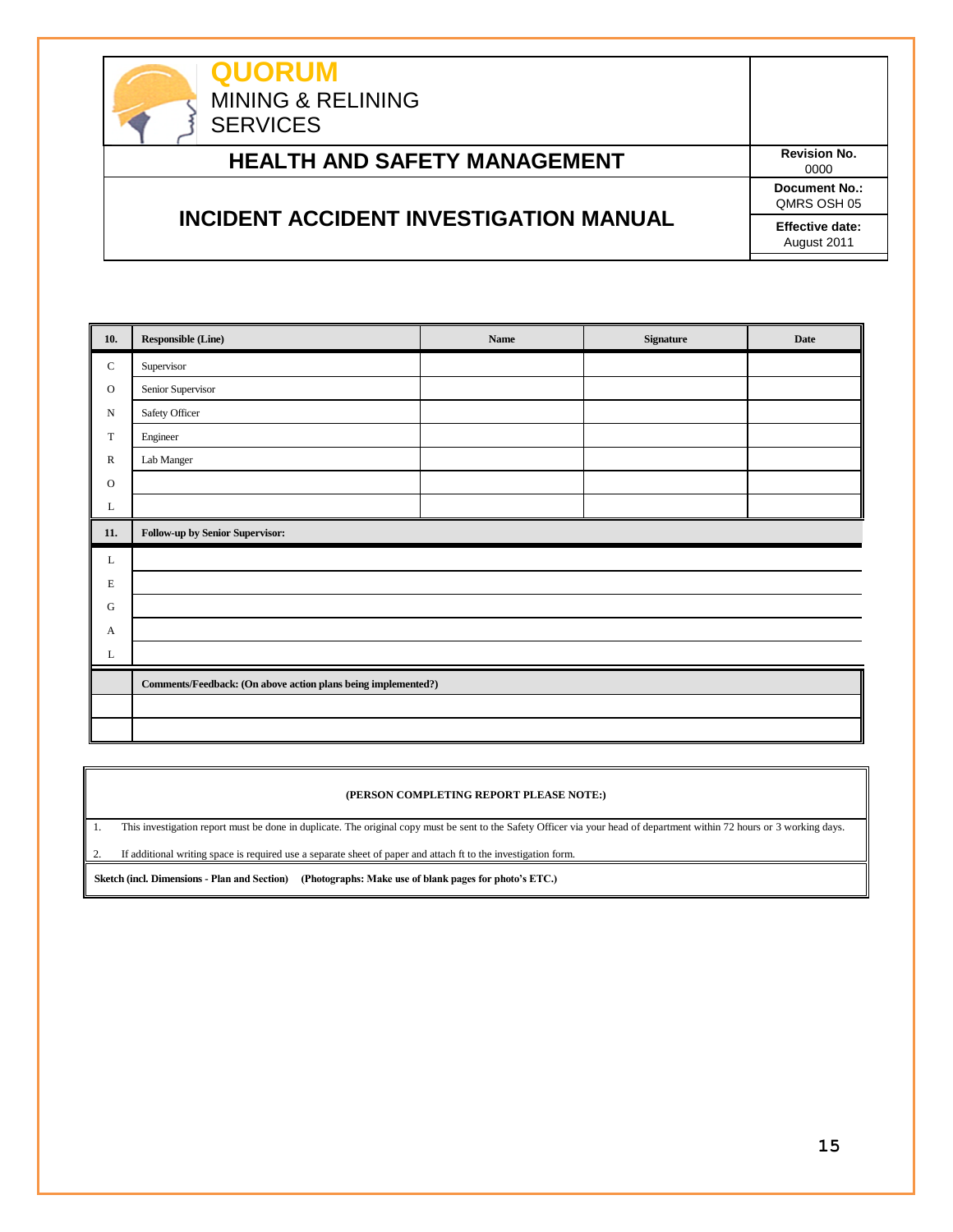

| <b>QUORUM</b><br><b>MINING &amp; RELINING</b><br><b>SERVICES</b> |                                       |
|------------------------------------------------------------------|---------------------------------------|
| <b>HEALTH AND SAFETY MANAGEMENT</b>                              | <b>Revision No.</b><br>0000           |
|                                                                  | Document No.:<br>QMRS OSH 05          |
| <b>INCIDENT ACCIDENT INVESTIGATION MANUAL</b>                    | <b>Effective date:</b><br>August 2011 |

| <b>Comments by Senior Management:</b> |  |
|---------------------------------------|--|
| Manager                               |  |
|                                       |  |
|                                       |  |
|                                       |  |
|                                       |  |
|                                       |  |